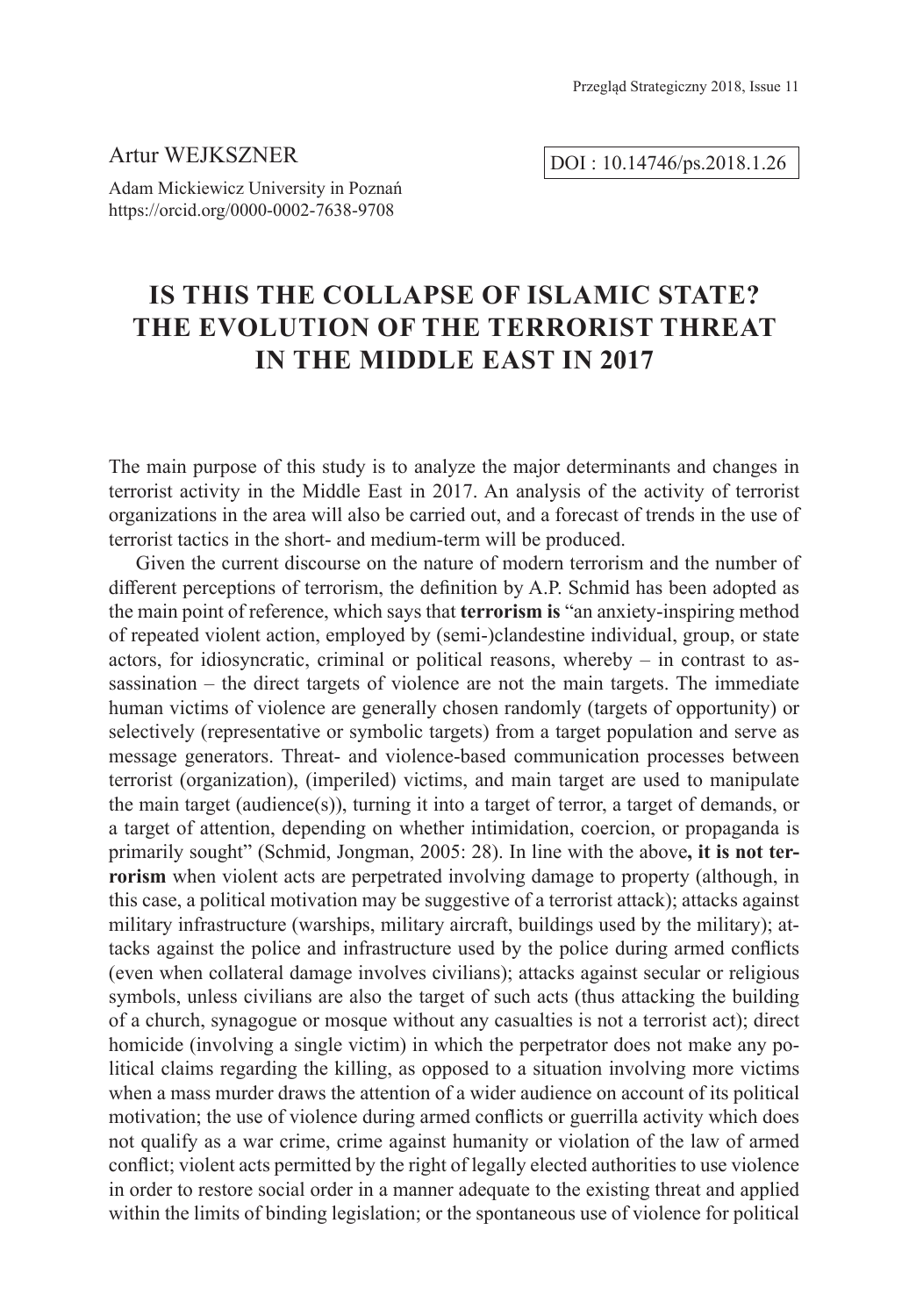reasons, such as demonstrations and other forms of public protest (e.g. revolutions) (Schmid, 2011: 84).

Among the many terms used in this article, two deserve special attention, namely *individual terrorism* and *individual terrorist*. They are used relatively infrequently in literature on the subject because terrorist activity is typically associated with terrorist groups. The two terms may be understood either in a broad or narrow sense. In the broad sense, individual terrorism means any terrorist activity undertaken by individuals operating either outside of or in association with a terrorist organization. In the narrow sense of the term, individual terrorism means exclusively terrorist activity undertaken by individuals who are in no way associated with any terrorist organizations (Wejkszner, 2018: 33–34).

## **MAJOR FACTORS LEADING TO TERRORIST ACTIVITY IN THE MIDDLE EAST**

The major **factors leading to the expansion of terrorism** include politico-historical (Byman, 2007: 10–14; Madej, 2001: 53–57), cultural and religious (Richardson, 2006: 142, 167), socio-economic (Ehrlich, Liu, 2002: 183–192) and technological reasons (Adamski, 2007: 7–8). The above classification is useful for the analysis of the sources of terrorism in the Middle East as long as the first two groups of reasons are given primacy. **The politico-historical sources of terrorism in the Middle East** are closely related to nationalism on the one hand (the dychotomic approach to this ideological perspective partly explains the essence of the Israeli-Palestinian dispute) and imperialism on the other (the domination and involvement of hegemonic states in the region had a detrimental impact on the social, economic and political situation of its residents). **The socio-economic sources of terrorism in the Middle East** in turn are closely related to the mobilization of social groups committed to achieving certain political goals via non-standard methods (such as violence, in particular involving suicide attacks). Some researchers are of the opinion that the economic deprivation and social marginalization of large groups in Middle Eastern society is a significant prerequisite for the emergence of ethnic-religious terrorism. However, the development of the most recent wave of terrorism in the area was triggered by **cultural and religious factors**. Islamic and Jewish fundamentalisms have clearly left their mark on the evolution of religious terrorism and resulted in the emergence of numerous more or less recognizable terrorist groups (Krawczyk, 2007: 59–68, 80–108).

## **REVIEW OF TERRORIST ORGANIZATIONS ACTIVE IN THE MIDDLE EAST**

The Middle East is without a doubt witnessing the vigorous and multifarious development of terrorism. In recent decades more than a dozen significant terrorist groups have emerged, inspired by different ideologies and frequently fighting for very different (frequently clashing) causes, which sometimes co-exist or, more frequently, fight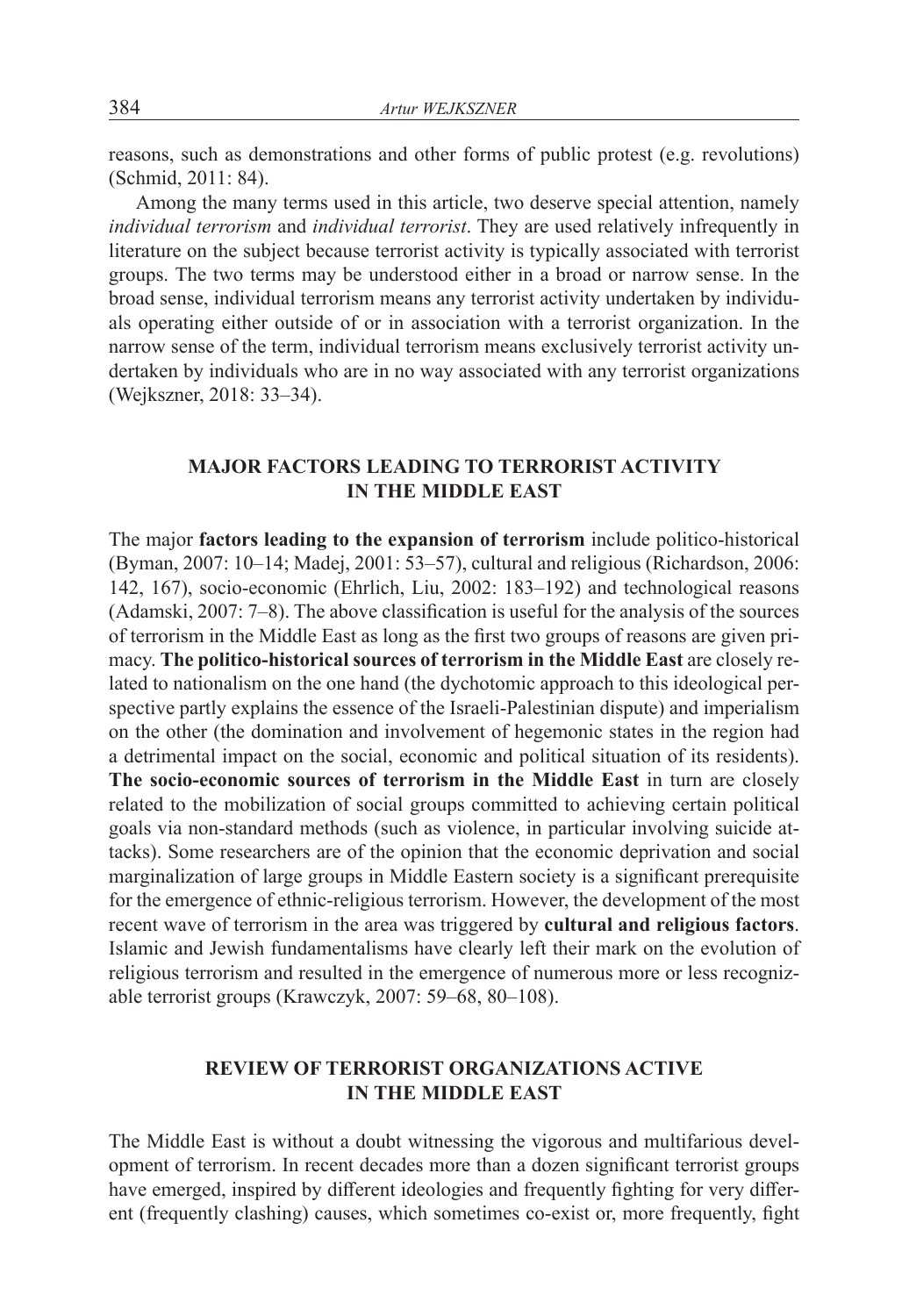with one another. These can be secular, sometimes nationalist groups, as well as those emphasizing religious claims. An example of the former are Kurdish terrorist groups, embodied by the **Kurdistan Workers' Party** (PKK) and associated hit squads, as well as the **Kurdistan Freedom Hawks** (TAK). The latter is exemplified by jihadist organizations such as **Islamic State** (IS) or the **al-Qaeda Central Command** (AQC) and the associated regional terrorist networks, such as the **al-Nusra Front (NF)**, which severed its relations with the AQC and in early 2017 changed its name to **Hayat Tahrir al-Sham** (HTS), and **al-Qaeda in the Arabian Peninsula** (AQAP). The analysis of terrorist activity in 2017 leads to the conclusion that Palestinian organizations (Hamas and Hezbollah) were practically inactive in terms of terrorist operations in this period. This is not to say that a number of terrorist acts carried out in Israel and Palestine by individual terrorists lacked support.

## **CHRONOLOGICALANALYSIS OF TERRORIST ACTIVITY IN THE MIDDLE EAST**

#### **The Twilight of the Islamic (Proto)State and the Rise in Terrorist Activity**

**Islamic State** entered a critical period in 2017. The proto-state structures that had gradually been set up by its predecessor were doomed to collapse right from the outset. Similar structures have existed before (Wejkszner, 2016: 41–45), but none of these projects lasted longer than a year or so. The asymmetrical combat against local enemies, using guerrilla tactics first and foremost (such as attacks on Iranian and Syrian uniformed services by small groups of fighters), and the inability to stand up to the might of external powers (including Russia and the United States) were of essential importance in the fate of the revived caliphate.

Three essential issues were interesting regarding the operations of Islamic State as a *sui generis* terrorist organization. One was its opting for the tactic of individual jihadist terrorism (Wejkszner, 2018). The second involved timid attempts to feminize terrorist activity (Winter, Margolin, 2017: 23). Both of these tactical solutions were successfully used in the period analyzed, both in and outside of the Middle East, which suggests that Islamic State was searching for new forms of operational activity given its advancing structural dissolution. The third factor, related to this, was the gradual reduction of the number of foreign fighters in the ranks of Islamic State in the Middle East. Some of them were physically eliminated due to the anti-terrorist actions by the Iraqi and Syrian governments aided by their foreign partners. Other fighters gave up active combat and decided to return to their respective countries of origin. These adverse developments have not deterred the IS fighters continuing their terrorist campaign, or in some cases have mobilized them even more.

The range of activities carried out by Islamic State involved the successful use of suicide attacks, in particular simultaneous attacks by small groups of fighters. This is exemplified by a series of terrorist attacks in Baghdad, such as the attack of January 2, which killed over 50 and injured a further 120 people (NYT, 2017) or the attack of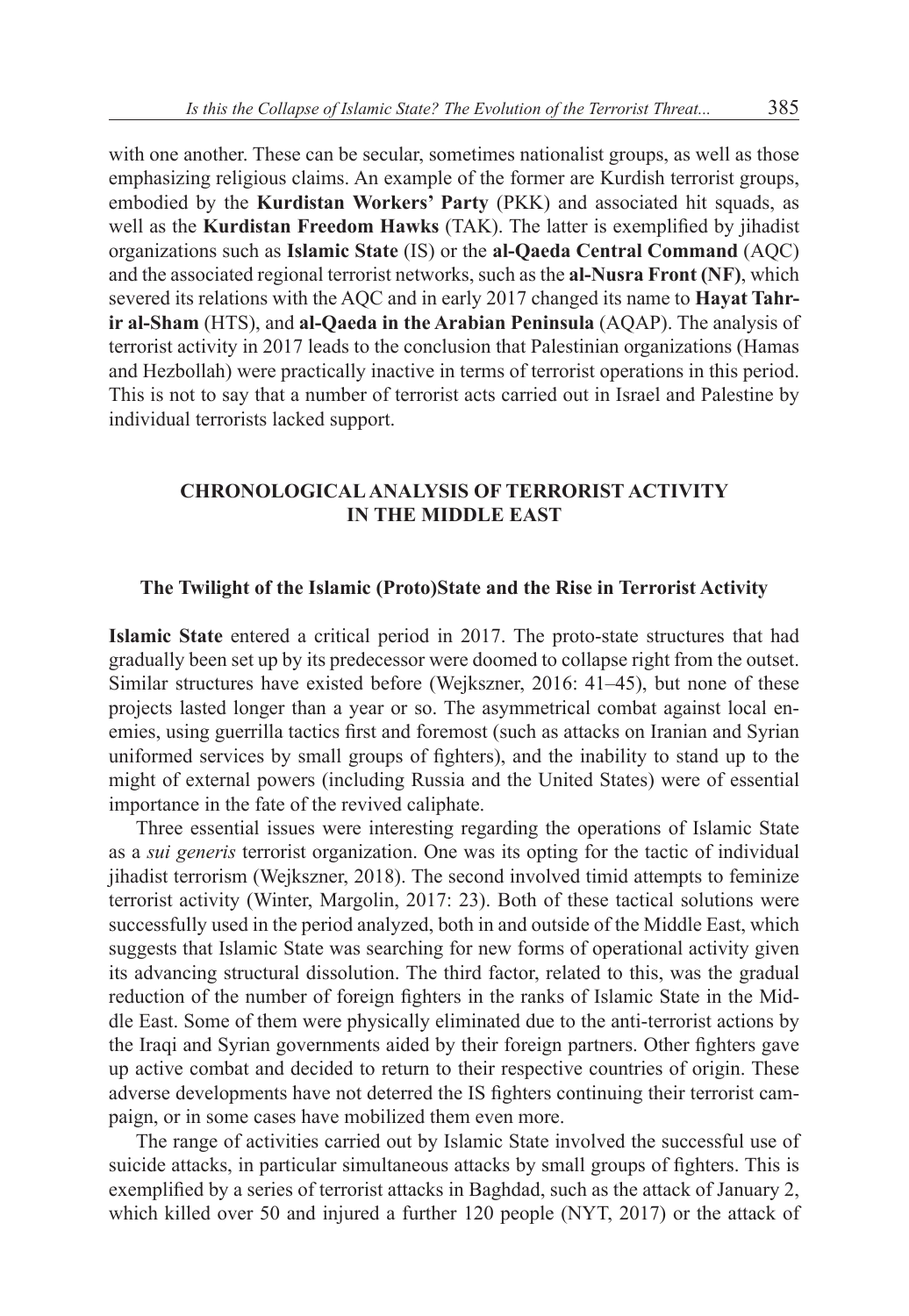January 8, 2017 (ALJAZEERA, 2017a). Similar attacks took place in Baghdad and Mosul on February 10, 2017 (TODAY, 2017). Further simultaneous attacks were carried out in Baghdad on February 15 (Adel, 2017a); in Susiyan, Syria, on February 24 (Persio, 2017); near Kirkut on February 25 (REUTERS, 2017b); in Tikrit on March 8 (DW, 2017); in Damascus on March 15 (ALJAZEERA, 2017b); in Baghdad on April 5, May 20, August 8 and September 7, 2017 (al-Hassani, Amir, 2017; Mostafa, 2017f; Mostafa, 2017h; Mostafa, 2017i); and near an-Nasiriyah in Iraq on September 14, 2017 (BBC, 2017b). Another spectacular simultaneous attack was carried out on October 12, 2017, in a Syrian refugee camp near Deir ez-Zor which killed 50 and injured a further 70 people (REUTERS, 2017e). One month later, a series of further suicide attacks was launched in the Syrian governorate of Deir ez-Zor (LE FIGARO, 2017).

The tactic of suicide attacks continued with the use of motor vehicles (e.g. in Baghdad on March 20 (ALJAZEERA, 2017c)); in some bomb attacks, the explosives were planted in cars and remotely activated (Baghdad, May 11 (Mostafa, 2017e) and May 30, 2017 (Tawfeeq, 2017)). Some attacks using motor vehicles were a manifestation of urban guerrilla warfare, as evidenced by an attack against a police control point in Baghdad on March 29, 2017 (ALJAZEERA, 2017d) or in Tikrit on April 5, 2017 (RE-UTERS, 2017c). Classical suicide attacks carried out by terrorists carrying explosives on their bodies are exemplified by the attacks on Christian churches in Alexandria and Tanta in Egypt on April 9, 2017 (Gaballa, Tolba, 2017), and an attack in al-Musayyib, Iraq, on June 9, 2017 (Iraq, 2017). A similar tactic, combined with the use of light weapons and camouflage (dressing up as a woman) was also applied by IS terrorists in Tehran on June 7, 2017 (BBC, 2017a). Camouflage was sometimes unnecessary since women were the actual attackers, as was the case in an attack in Karbala, Iraq, on June 9, 2017 (Mostafa, 2017g).

A novel tactic that was used increasingly often was the use of drones carrying explosives to launch the attacks. Such a solution was used, among other locations, in Mosul on January 20 (Mostafa, 2017a), February 15 (Mostafa, 2017b) and on February 20, 2017 (Mostafa, 2017c).

IS terrorists did not hesitate to use chemical weapons to attack civilians, as exemplified by the attack in Mosul on March 1, 2017. According to official reports, the jihadists used mustard gas (Adel, 2017b). A similar attack was launched less than a week later near Mosul (Adel, 2017c).

## **Regional Terrorist Networks Associated With Al-Qaeda and the Gradual Abandonment of Terrorist Activity**

**Al-Qaeda in the Arabian Peninsula** (AQAP) is one of the most important regional structures within the global Al-Qaeda network (Wejkszner, 2017: 146–148). Until 2017, AQAP was highly involved in building local proto-state structures. The main means to this end involved guerrilla warfare, including attacks against military and police forces in Yemen. The majority of these attacks were reported by the media as terrorist acts, which was not the case if we apply the methodology adopted in this paper (e.g. the attack in Zinjibar, Yemen, on February 24 (REUTERS, 2017a) and March 5, 2017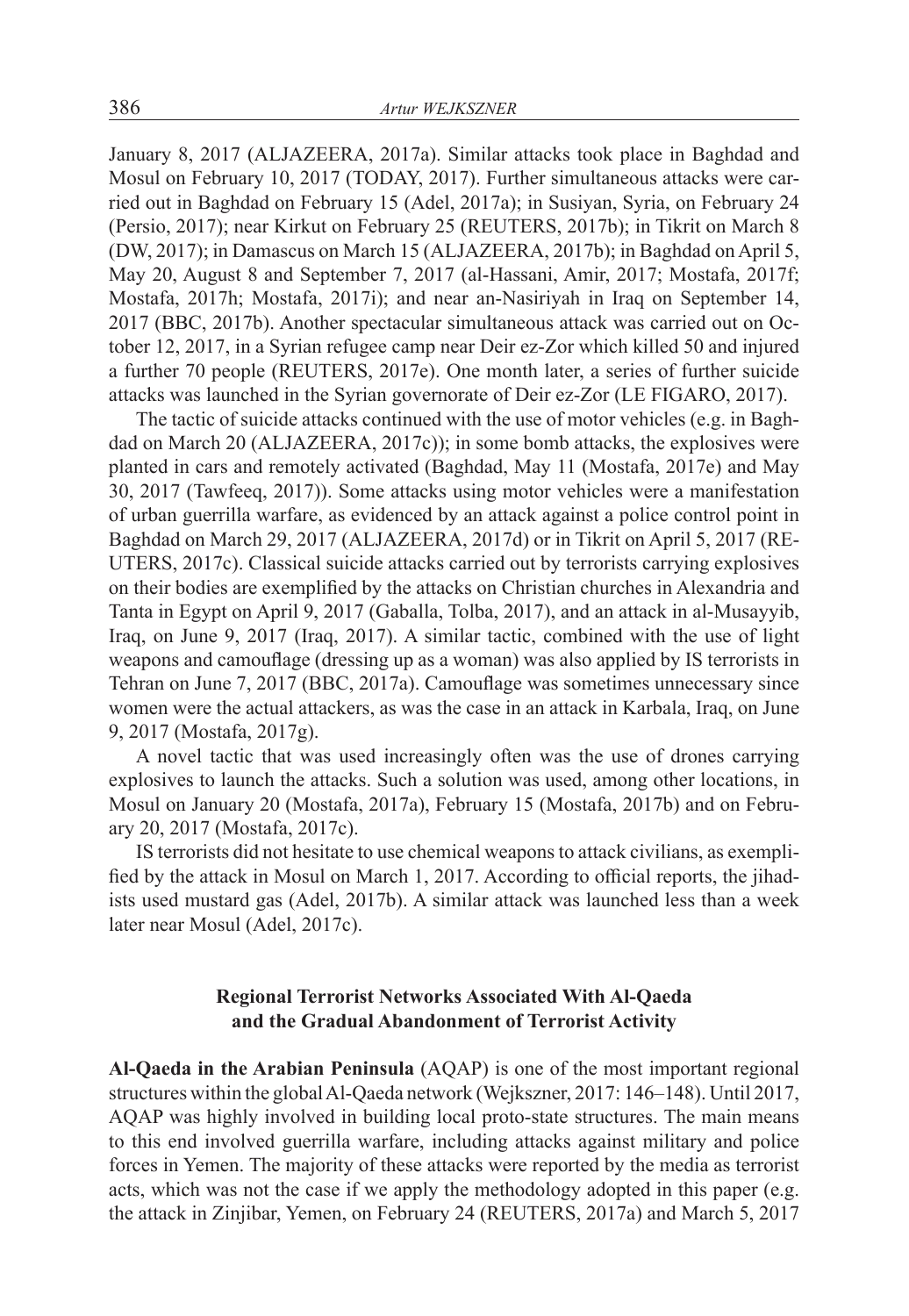(Hussein, 2017), or the suicide attack on a police control point in Shabwa, Yemen, on August 3, 2017 (REUTERS, 2017d)).

The external pressure on the **Al-Nusra Front** in 2016 accelerated the integration processes of jihadist opposition participating in the conflict in Syria. In late July 2016, the group changed its name and announced its severance of operational relations with al-Qaeda. This was primarily done for propaganda and tactical purposes (Lister, 2018: 2–4) since the group was trying to shake its image of a terrorist organization and emphasize its operational independence in its pursuit of the Islamic order being implemented. This was further confirmed on January 28, 2017 by the unification of the Al-Nusra Front and the Ansar al-Din Front, Nour al-Din al-Zenki Movement and groups of Jaysh al-Sunna and Liwa al-Haqq, which led to the establishment of the **Hayat Tahrir al-Sham** (Organization for the Liberation of the Levant). One of the main reasons for their integration was the desire to lay the organizational foundations for a future emirate to be established in Syria, a strategic goal to be achieved by the end of 2017. The main obstacle to this goal was the Syrian regime, additionally aided by foreign powers (in particular Russia and Iran). Hayat Tahrir al-Sham formally severed its links with al-Qaeda but it fully approved of its asymmetrical *modus operandi*, namely guerrilla warfare and sporadic terrorist attacks. It opted for the former while trying to protect civilians as much as possible, in order to win their sympathy. Terrorist attacks actually ceased throughout the territory controlled by the group. They were only launched in enemy territory, the embodiment of which was a spectacular simultaneous suicide attack carried out in Damascus, Syria, on March 11, 2017 (DNA, 2017).

### **Kurdish Terrorism vis-a-vis the Turkish Threat**

Kurdish terrorists gave their ultimate response to mass attacks against the Kurdish population by the Turkish Army. This terrorist activity may be exemplified by the attack carried out in Izmir on January 5, 2017, by the **Kurdistan Freedom Hawks** (Teyrêbazên Azadiya Kurdistan, TAK, a faction that split from the **Kurdistan Workers' Party** (PKK) in 2004). They attacked by planting a load of powerful explosives in a motor vehicle in front of a court of justice and firing at the building with light weapons (DHA, 2017). PKK terrorist cells were also active. Members of one such cell detonated an explosive load under a civilian vehicle carrying workers hired by the municipal authorities of Sirnak, Turkey, on January 16, 2017 (Explosive, 2017). A similar attack occurred on August 14, 2017 in a district of Semdinli in the Hakkari province in Turkey (Kazandioglu, Karadeniz, 2017). Nevertheless, guerrilla tactics were employed much more often, attacking small patrols or Turkish military convoys.

### **Examples of Individual Terrorist Tactics in yhe Middle East**

The quantitative analysis of terrorist activity in the Middle East and its perpetrators in 2017 leads to the conclusion that the tactic of individual terrorism was one of the many forms of asymmetrical warfare practiced there. Examples show that it was primarily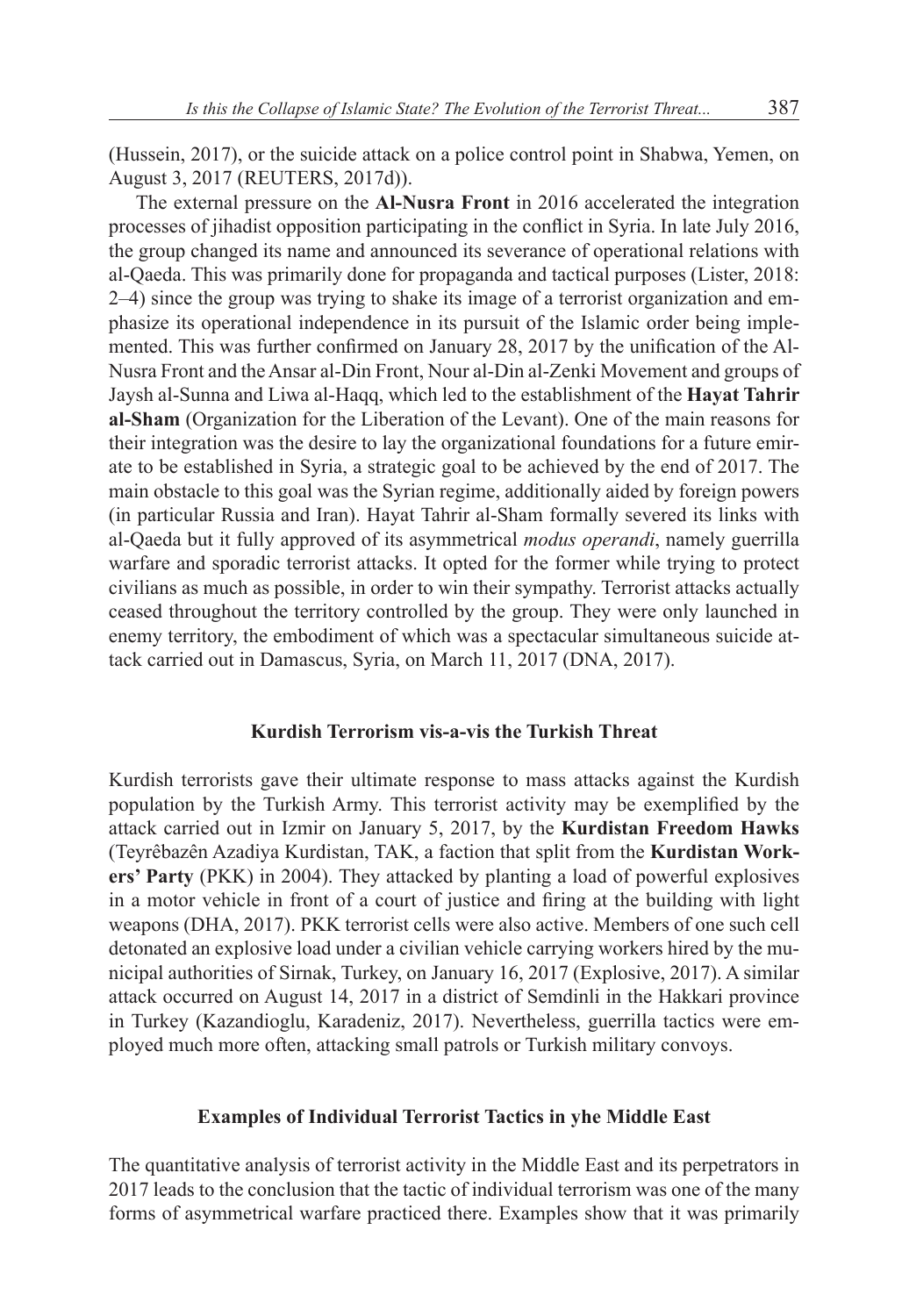used by Palestinians fighting against Israel and by jihadists from Islamic State. Bearing in mind the typology discussed at the beginning of this paper, individual terrorism needs to be examined both in its narrow and broad sense.

Regarding Palestinians, a number of terrorist attacks can be mentioned that were carried out in Jerusalem (i24NEWS, 2017a; Beaumont, 2017) and Tel Aviv (i24NEWS, 2017b) against civilians from Israel or the United States. Numerous attacks were also launched against members of the uniformed services (mainly the police), but these should be classed as somewhat anarchic urban guerrilla warfare. Individual jihadists associated with Islamic State used this tactic (in its broader sense), for instance in Mosul on April 18 (Mostafa, 2017d) or Hurghada on July 14, 2017 (Abdellah, Tolba, 2017). In the latter case, the terrorist attacked foreign tourists. Yet individual foreign fighters from Islamic State attacked military targets more often. One example of this is the attack launched by a jihadist from Germany near al-Bahra, province of Deir ez-Zor, Syria, on December 31, 2017 (Illingworth, 2018).

### **FORECAST OF TERRORIST ACTIVITY IN THE MIDDLE EAST**

The collapse of Islamic State (which was actually a proto-state) should not be equated with the breakdown of the terrorist organizational structures. Throughout the entire period of its existence, IS has been expanding its terrorist network outside the Middle East, which has made it possible for it to continue its disruptive impact on the states known to jihadist ideologists as the 'close enemies.' It is therefore unlikely that the threat from this group will be eliminated or even considerably limited in a short- or medium-term. In developing and analyzing a prediction of the actions of this group over a longer period of time, one should consider at least two possible scenarios; both the gradual disintegration of the structures of Islamic State, which should translate into a noticeable decline in terrorist activity, or the evolution of its organizational structure and possible resumption of the development of proto-state structures (in favorable regional and global circumstances), which may be accompanied by intensified terrorist activity.

The activity of the remaining terrorist organizations, in the short- or medium-term, will probably remain at the current level. Analysis of the available data on the frequency of terrorist attacks, as well as the combination of terrorist and guerrilla tactics (as is the case of al-Qaeda in the Arabian Peninsula), supports the assumption that the number of attacks will also remain constant, although this trend will be closely related to the internal situation of the states in the region. A low-intensity conflict with Kurdish terrorist groups is likely to continue in Iraq, Syria and Turkey. The activity of these groups will be closely related to the counter-terrorist activity of the Turkish special forces and the army. If the pressure from these forces continues to grow, the number of terrorist or guerrilla attacks by Kurdish groups is likely to remain constant or even increase slightly.

If the peace process in the Middle East does not advance, meaning that an independent Palestinian state will not be established, further asymmetrical Palestinian activity may be expected. Palestinians are likely to continue to implement the two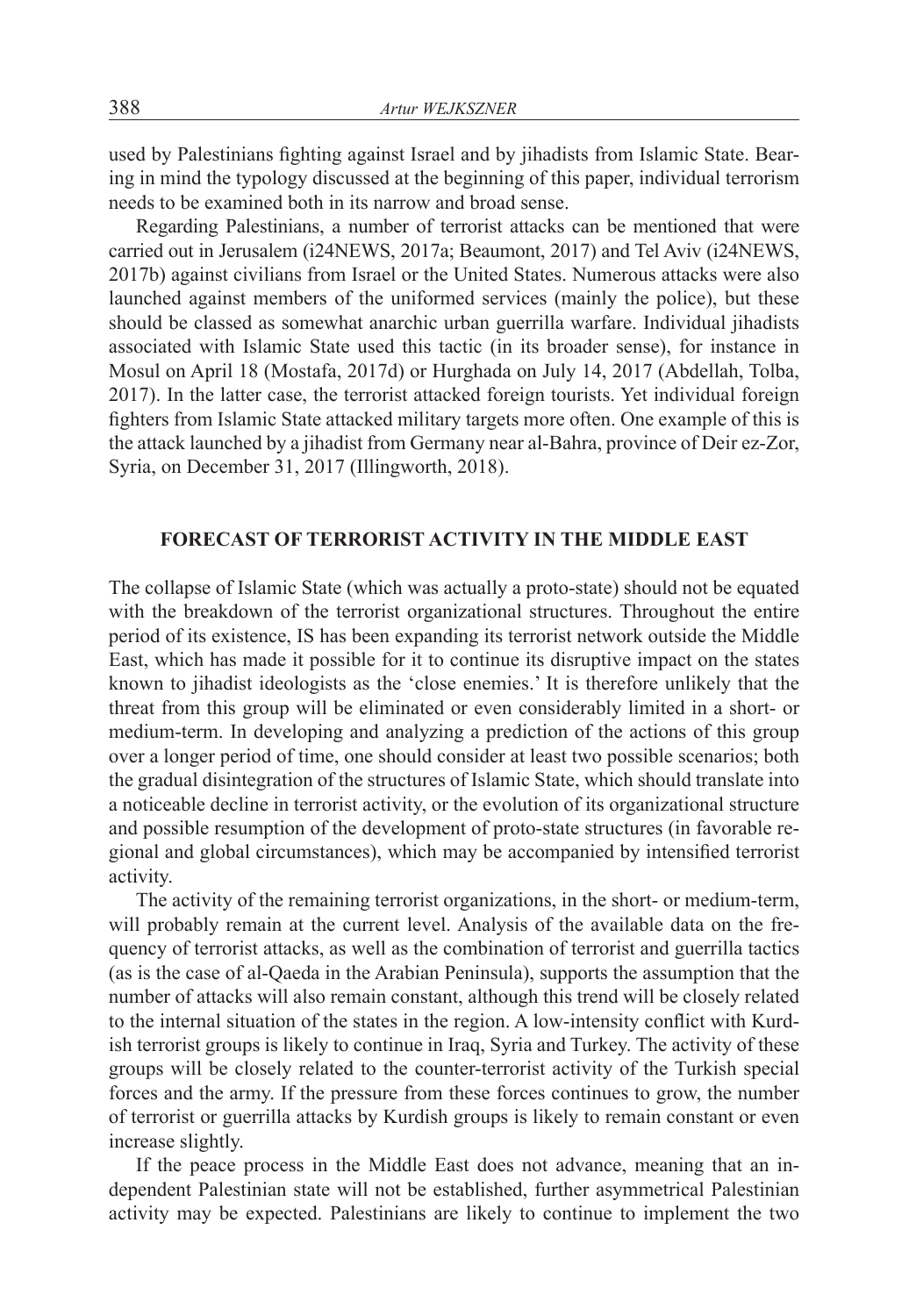complementary tactics of individual and suicide terrorism. Since the resolution of this issue does not seem likely, asymmetrical operations will probably continue to be a permanent element of Palestinian political strife in the future.

It can be concluded that terrorism (and guerrilla warfare, which accompanies terrorism) will continue to have an adverse impact on socio-political relations in this part of the world.

#### **REFERENCES**

- Abdellah M., Tolba A. (2017), *Two German tourists stabbed to death on Egyptian beach*, Reuters, 14.07.2017, https://www.reuters.com/article/us-egypt-security-tourists/two-german-touristsstabbed-to-death-on-egyptian-beach-idUSKBN19Z1KW (23.03.2018).
- Adamski J. (2007), *Nowe technologie w służbie terrorystów*, Warszawa.
- Adel L. (2017a), *Car bomb blast in Habibiya near Baghdad leaves 25 casualties*, "Iraqi News", 15.02.2017, https://www.iraqinews.com/iraq-war/car-bomb-blast-habibiya-near-baghdadleaves-25-casualties/> (23.03.2018).
- Adel L. (2017b), *Mosul victims treated for chemical agents as displacement accelerates*, "Iraqi News", 4.03.2017, https://www.iraqinews.com/iraq-war/mosul-victims-treated-chemicalagents-displacement-accelerates/ (12.03.2018).
- Adel L. (2017c), *IS chemical missiles kill 4 civilians and wounds 25 others near Mosul*, "Iraqi News", 6.03.2017, https://www.iraqinews.com/iraq-war/chemical-missiles-kill-4-civilians-wounds-25-others-near-mosul/ (23.03.2018).
- ALJAZEERA (2017a), *Iraq: Suicide attacks rock Baghdad killing at least 20*, "Al Jazeera", 8.01.2017, https://www.aljazeera.com/news/2017/01/iraq-suicide-attacks-rock-baghdadkilling-20-170108131406836.html (23.03.2018).
- ALJAZEERA (2017b), *Syria war: Twin suicide attacks kill dozens in Damascus*, 15.03.2017, https:// www.aljazeera.com/news/2017/03/suicide-attack-hits-justice-palace-syria-damascus-170315114623986.html (13.03.2018).
- ALJAZEERA (2017c), *Baghdad car bomb kills at least 21*, Al Jazeera, 21.03.2017, https:// www.aljazeera.com/news/2017/03/car-bomb-kills-23-baghdad-170320175853000.html (23.03.2018).
- ALJAZEERA (2017), *Suicide truck bomber kills 17 in Baghdad*, Al Jazeera, 30.03.2017, https:// www.aljazeera.com/news/2017/03/suicide-oil-tanker-bomber-kills-15-baghdad-170329211917253.html (23.03.2018).
- BBC (2017a), *Iran attacks: 'IS' hits parliament and Khomeini mausoleum*, BBC News, 7.06.2017, https://www.bbc.com/news/world-middle-east-40184641 (23.03.2018).
- BBC (2017b), *Iraq: At least 60 die in twin attacks near Nasiriya*, BBC News, 14.09.2017, https:// www.bbc.com/news/world-middle-east-41270791 (15.03.2018).
- Beaumont P. (2017), *Jerusalem stabbing: British student, 20, killed close to Old City*, "The Guardian", 14.04.2017, https://www.theguardian.com/world/2017/apr/14/british-woman-stabbedto-death-in-jerusalem-good-friday (23.03.2018).
- Byman D. (2007), *Deadly Connections. States that Sponsor Terrorism*, New York.
- Byman D. L. (2017), *The Islamic State's long-term threat to the Middle East*, Brookings, 28.07.2017, https://www.brookings.edu/blog/markaz/2017/07/28/the-islamic-states-long-term-threat-tothe-middle-east/ (13.01.2018).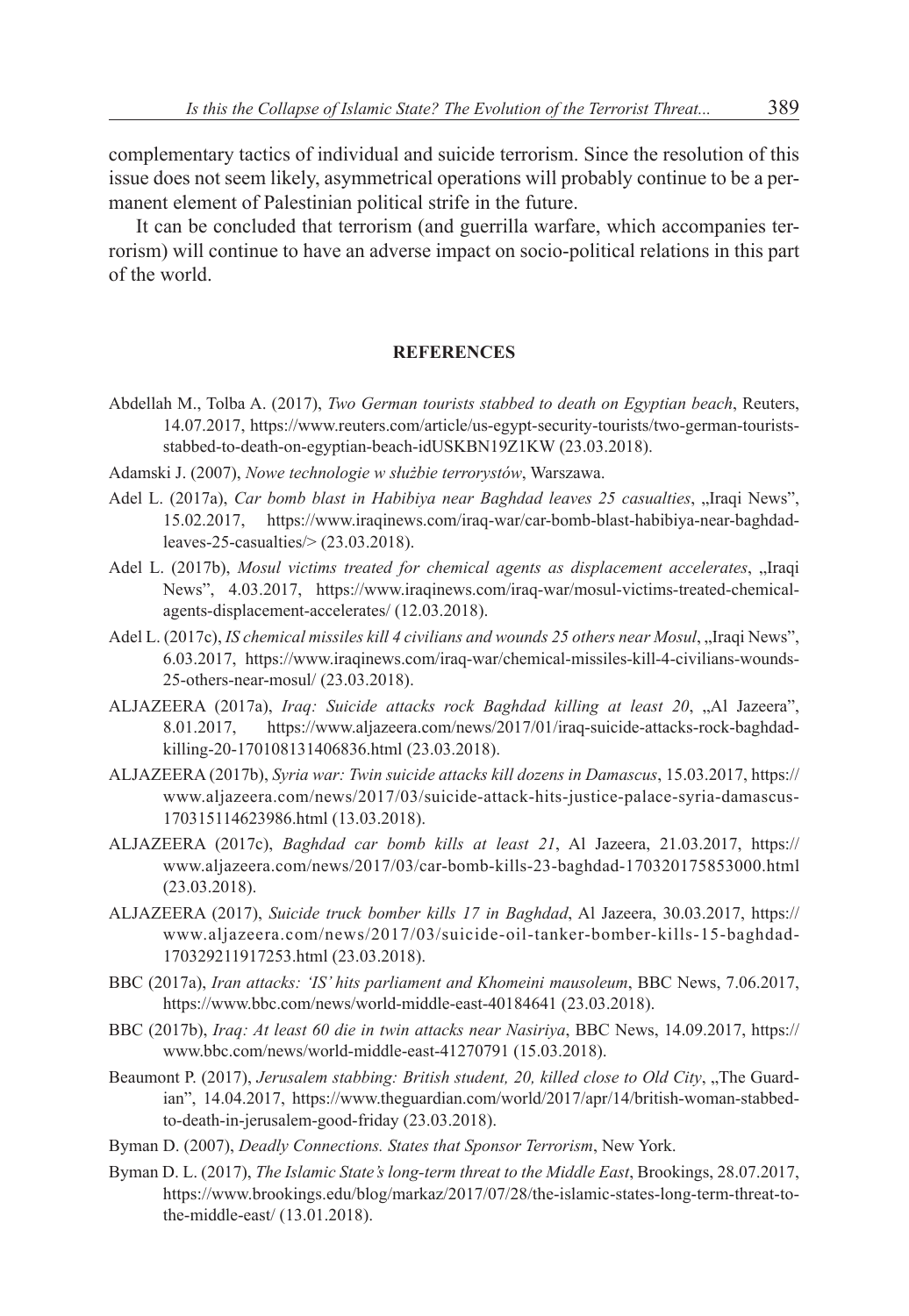- DHA (2017), *İzmir'deki alçak saldırıyı TAK üstlendi, Dogan Haber Ajansi*, 11.01.2017, http://arsiv. dha.com.tr/izmirdeki-alcak-saldiriyi-tak-ustlendi\_1433394.html (12.03.2018).
- DNA (2017), *Twin bombings in Damascus kill 59, mostly Iraqi pilgrims*, DNA, 12.03.2017, http:// www.dnaindia.com/world/report-twin-damascus-bombs-kill-59-mostly-iraqi-pilgrims-2350570 (12.03.2018).
- DW (2017), *Scores killed in twin suicide attack on Iraq wedding*, Deutsche Welle, 8.03.2017, https:// www.dw.com/en/scores-killed-in-twin-suicide-attack-on-iraq-wedding/a-37862326 (12.03.2018).
- Ehrlih P. R., Liu J. (2002), *Some Roots of Terrorism*, "Population and Environment", Vol. 24, No. 2.
- *Explosive detonated by PKK wounds 5 in Sırnak, Turkey* (2017), "Yeni Safak", 16.01.2018, https:// www.yenisafak.com/en/news/explosive-detonated-by-pkk-wounds-5-in-sirnak-turkey-2597726 (marzec 2018)
- Gaballa A., Tolba A. (2017), *Palm Sunday bombings of Egyptian Coptic churches kill 44*, Reuters, 9.04.2017, https://www.reuters.com/article/us-egypt-violence-idUSKBN17B06U?il=0 (12.03.2018).
- al-Hassani A., Amir H. (2017), *Bomb attacks kill 9 in Iraq*, Anadolu Agency, 5.04.2017, https://www. aa.com.tr/en/middle-east/bomb-attacks-kill-9-in-iraq/789579 (12.03.2018).
- Horton M. (2017), *Fighting the Long War: The Evolution of al-Qa`ida in the Arabian Peninsula*, "CTC Sentinel", Vol. 10, Issue 1, January.
- Hussein S. (2017), *6 killed in al-Qaeda attack in southern Yemen*, Anadolu Agency, 5.03.2017, https:// www.aa.com.tr/en/middle-east/6-killed-in-al-qaeda-attack-in-southern-yemen/764499 (12.03.2018).
- Illingworth A. (2018), *Huge ISIS bombing in east Syria by German jihadist leaves nearly 100 USbacked fighters killed, wounded*, AMIN, 1.01.2018, https://www.almasdarnews.com/article/ huge-isis-bombing-east-syria-german-jihadist-leaves-nearly-100-us-backed-fighters-killedwounded/ (12.03.2018).
- *Iraq blast: Suicide bomber kills 30 Shias near Karbala, Islamic State claims responsibility* (2017), "Hindustan Times", 9.06.2017, https://www.hindustantimes.com/world-news/suicide-bomber-kills-20-in-iraq-islamic-state-claims-responsibility/story-vtKbcwmusZ3Sq7uxCy7bFO. html (12.03.2018).
- i24NEWS (2017a), *Three wounded in stabbing attack in Old City of Jerusalem*, i24 News, 1.04.2017, https://www.i24news.tv/en/news/israel/141639-170401-initial-report-of-stabbing-in-oldcity-of-jerusalem (12.03.2018).
- i24NEWS (2017b), *Terror attack near Tel Aviv beachfront wounds four*, i24 News, 23.04.2017, https:// www.i24news.tv/en/news/israel/143439-170423-four-injured-in-suspected-stabbing-near-atel-aviv-beach (12.03.2018).
- Kazandioglu Y., Karadeniz S. (2017), *2 killed in PKK terror attack in SE Turkey*, Anadolu Agency, 14.08.2017, https://www.aa.com.tr/en/turkey/2-killed-in-pkk-terror-attack-in-se-turkey/ 884145 (12.03.2018).
- Krawczyk A. (2007), *Terroryzm ugrupowań fundamentalistycznych na obszarze Izraela w drugiej połowie XX wieku*, Toruń.
- LE FIGARO (2017), *Actualité Flash Actu Syrie: 26 morts dans un attentat de l'EI*, "Le Figaro", 17.11.2017, http://www.lefigaro.fr/flash-actu/2017/11/17/97001-20171117FILWWW00295 syrie-26-morts-dans-un-attentat-de-l-ei.php (12.03.2018).
- Lister C. (2018), *How al-Qa`ida Lost Control of its Syrian Affiliate: The Inside Story*, "CTC Sentinel", Vol. 11, Issue 2, February.
- Madej M. (2001), *Międzynarodowy terroryzm polityczny*, Warszawa.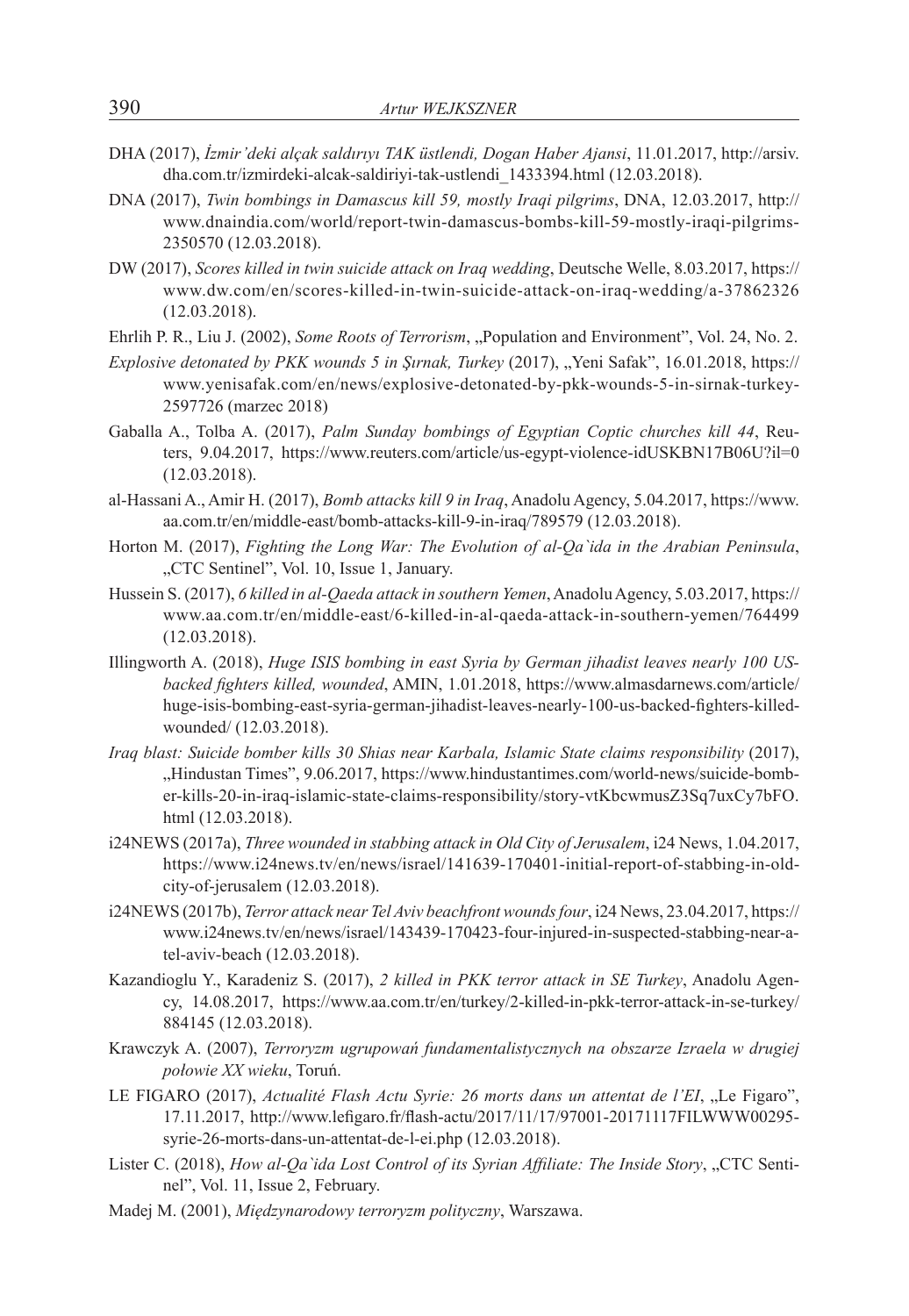- Mostafa N. (2017a), *Elder, grandson killed by bomb from Islamic State-guided drone in Mosul*, "Iraqi News", 20.01.2017, https://www.iraqinews.com/iraq-war/elder-grandson-killed-bombislamic-state-guided-drone-mosul/ (12.03.2018).
- Mostafa N. (2017b), *Three civilians killed as IS drones bomb eastern Mosul market*, "Iraqi News", 15.02.2017, https://www.iraqinews.com/iraq-war/three-civilians-killed-drones-bomb-eastern-mosul-market (12.03.2018).
- Mostafa N. (2017c), *Islamic State drones, rockets kill 11 civilians, including school kids, in eastern Mosul*, ...Iraqi News", 21.02.2017, https://www.iraqinews.com/iraq-war/islamic-state-dronesrockets-kill-11-civilians-including-school-kids-eastern-mosul/ (12.03.2018).
- Mostafa N. (2017d), *IS attack kills 16 civilians in western Mosul*, "Iraqi News", 8.04.2017, https:// www.iraqinews.com/features/attack-kills-16-civilians-western-mosul/ (12.03.2018).
- Mostafa N. (2017e), *Four killed, 10 wounded in a Shiite-majority district blast, eastern Baghdad*, "Iraqi News", 11.05.2017, https://www.iraqinews.com/iraq-war/four-killed-10-woundedshiite-majority-district-blast-eastern-baghdad/ (12.03.2018).
- Mostafa N. (2017f), *More than 80 killed, injured in several Baghdad, Basra blasts*, "Iraqi News", 20.05.2017, https://www.iraqinews.com/iraq-war/80-killed-injured-several-baghdad-basrablasts/ (12.03.2018).
- Mostafa N. (2017g), *Woman detonates bomb in crowded Friday market in Iraq, killing at least 30*, "Iraqi News", 9.06.2017, https://www.iraqinews.com/iraq-war/woman-detonates-bombcrowded-friday-market-iraq-killing-least-30/ (12.03.2018).
- Mostafa N. (2017h), 25 civilians killed, injured in two blasts at south, east of Baghdad, "Iraqi News", 28.08.2017, https://www.iraqinews.com/iraq-war/25-civilians-killed-injured-two-blastssouth-east-baghdad/ (12.03.2018).
- Mostafa N. (2017i), *Civilian killed, 4 wounded in bomb blast south of Baghdad*, "Iraqi News", 7.09.2017, https://www.iraqinews.com/iraq-war/civilian-killed-4-wounded-bomb-blastsouth-baghdad-3/ (12.03.2018).
- NYT (2017), *Suicide Bombing in Baghdad Kills at Least 36*, "The New York Times", 2.01.2017, https://www.nytimes.com/2017/01/02/world/middleeast/iraq-baghdad-market-suicidebombing-islamic-state.html (12.03.2018).
- Persio S. O. (2017), *Isis targets civilians returning to liberated al-Bab in deadly Syrian car bomb*  attack, "International Business Times", 24.02.2017, https://www.ibtimes.co.uk/isis-targetscivilians-returning-liberated-al-bab-deadly-syrian-car-bomb-attack-1608360 (12.03.2018).
- REUTERS (2017a), *Suicide bomber kills at least eight soldiers in Yemen's Zinjibar*, Reuters, 24.02.2017, https://www.reuters.com/article/us-yemen-security/suicide-bomber-kills-atleast-eight-soldiers-in-yemens-zinjibar-idUSKBN1630LR (12.01.2018).
- REUTERS (2017b), *Bombs target oil pipeline in Iraq's Kirkuk, one killed*, Reuters, 25.02.2017, https://www.reuters.com/article/us-mideast-crisis-iraq-blast-idUSKBN164074> (12.03.2018).
- REUTERS (2017c), *Islamic State kills 31 in Iraq's Tikrit: security sources, medics*, Reuters, 5.04.2017, https://www.reuters.com/article/us-mideast-crisis-iraq-tikrit-idUSKBN1770KD?il=0> (12.03.2018).
- REUTERS (2017d), *Yemen suicide car bomb kills 5 soldiers: residents*, Reuters, 3.08.2017, https:// www.reuters.com/article/us-yemen-security-idUSKBN1AJ0MI (12.03.2018).
- REUTERS (2017e), *Islamic State attacks kill at least 50 in east Syria: Kurdish Red Crescent*, Reuters, 12.10.2017, https://www.reuters.com/article/us-mideast-crisis-syria-attack/islamicstate-attacks-kill-at-least-18-in-eastern-syria-monitor-idUSKBN1CH2RI (marzec 2018).
- Richardson L. (2006), *The Roots of Terrorism*, New York–London.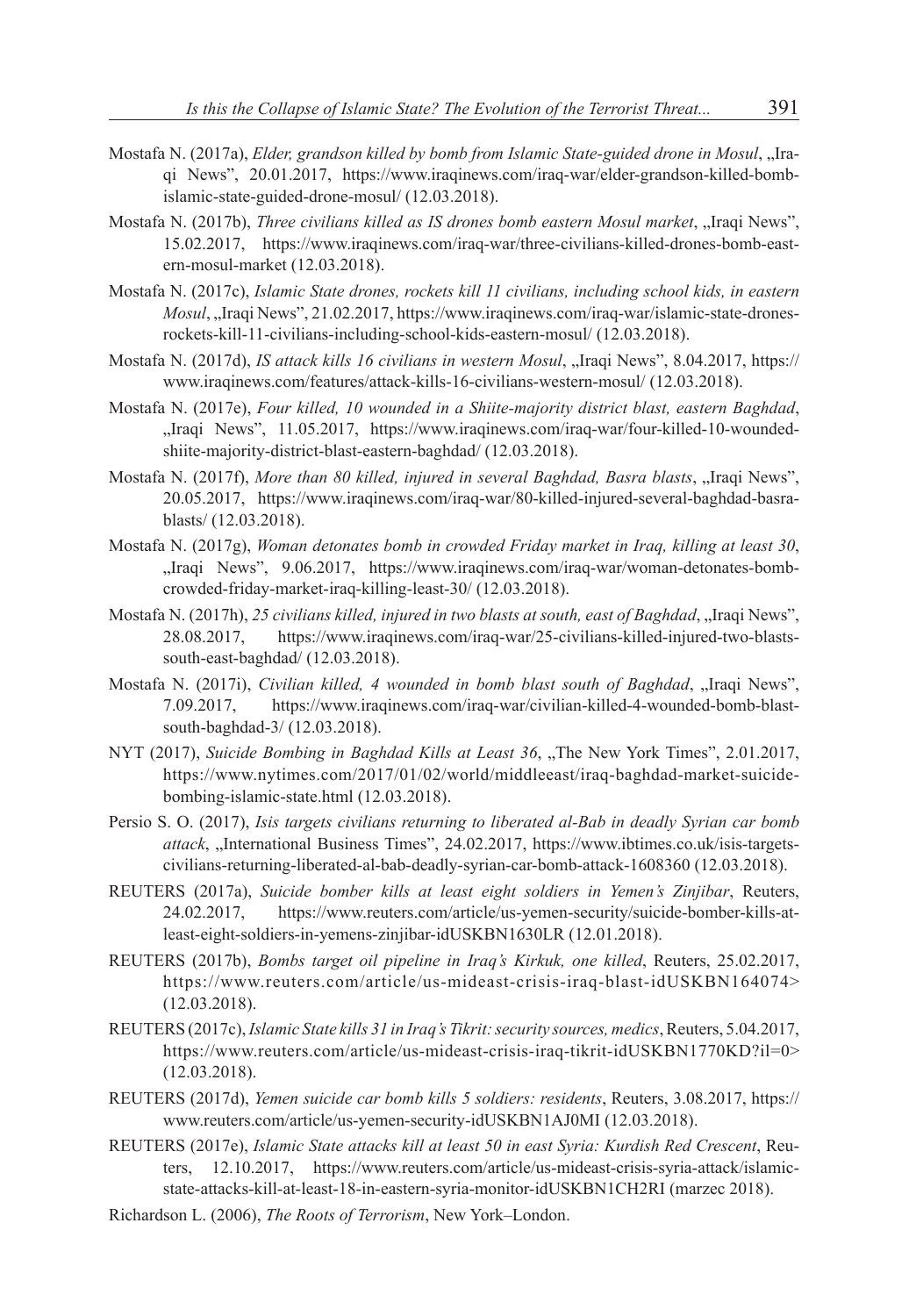Schmid A. P. (2011), *The Routledge handbook of terrorism research*, London–New York.

- Schmid A. P., Jongman A. J. (2005), *Political Terrorism. A New Guide to Actors, Authors, Concepts, Data Bases, Theories & Literature*, New Brunswick–London.
- Strack C. (2017), *The Evolution of the Islamic State's Chemical Weapons Efforts*, "CTC Sentinel", Vol. 10, Issue 9, September.
- al-Tamimi A. (2017), *The Formation of Hay'at Tahrir al-Sham and Wider Tensions in the Syrian Insurgency*, "CTC Sentinel", Vol. 10, Issue 2, February.
- Tawfeeq M. (2017), *ISIS targets Iraqi families with blast at Baghdad ice cream shop*, CNN, 30.05.2017, https://edition.cnn.com/2017/05/29/world/iraq-baghdad-car-bomb/index.html (12.03.2018).
- TODAY (2017), *Suicide bombings kill 10, wound 33 in Mosul, Baghdad*, "Today Online", 13.02.2017, https://www.todayonline.com/world/suicide-bombing-kills-four-wounds-15-eastern-mosulrestaurant (12.01.2018).
- Wejkszner A. (2016), *Państwo islamskie. Narodziny nowego kalifatu?*, Warszawa.
- Wejkszner A. (2017), *Globalna sieć Al-Kaidy. Nowe państwo islamskie?*, Warszawa.
- Wejkszner A. (2018), *Samotne wilki kalifatu? Państwo Islamskie i indywidualny terroryzm dżihadystyczny w Europie Zachodniej*, Warszawa.
- Winter C., Margolin D. (2017), *The Mujahidat Dilemma: Female Combatants and the Islamic State*, "CTC Sentinel", Vol. 10, Issue 7, August.
- Yeo W. (2017), *Four trends in global terrorism threats in 2017*, "The Straits Times", 10.01.2017, http://www.straitstimes.com/opinion/four-trends-in-global-terrorism-threats-in-2017 (12.01.2018).

#### **ABSTRACT**

The main aim of this article is to present an evolution of the terrorism threat in the Middle East in 2016. For this purpose, firstly, the essence and determinants of the contemporary terrorism threat have been analyzed. Some main Middle East terrorist organizations, actively operating in this area, have also been indicated. Secondly, the chronology and the most important terrorism trends in the region have been presented. A special attention has been paid to consequences of the fall of the Islamic State. And last but not least some predictive scenarios regarding the development of above phenomenon in 2017 and beyond have been pointed out.

**Keywords:** Middle East, terrorism, evolution, Al-Qaeda, Al-Qaeda in the Arabian Peninsula, Islamic State, proto-state, jihad

## **UPADEK PAŃSTWA ISLAMSKIEGO? EWOLUCJA ZAGROŻENIA TERRORYSTYCZNEGO NA BLISKIM WSCHODZIE W 2017 ROKU**

#### **STRESZCZENIE**

Przedmiotem rozważań w niniejszym artykule jest problematyka ewolucji zagrożenia terrorystycznego na Bliskim Wschodzie w 2017 r. W tym celu analizie poddano, po pierwsze, istotę i kluczowe zagrożenia terrorystycznego, a także najważniejsze podmioty terrorystyczne aktywne na Bliskim Wschodzie. Po drugie, przedstawiono chronologię i najważniejsze trendy